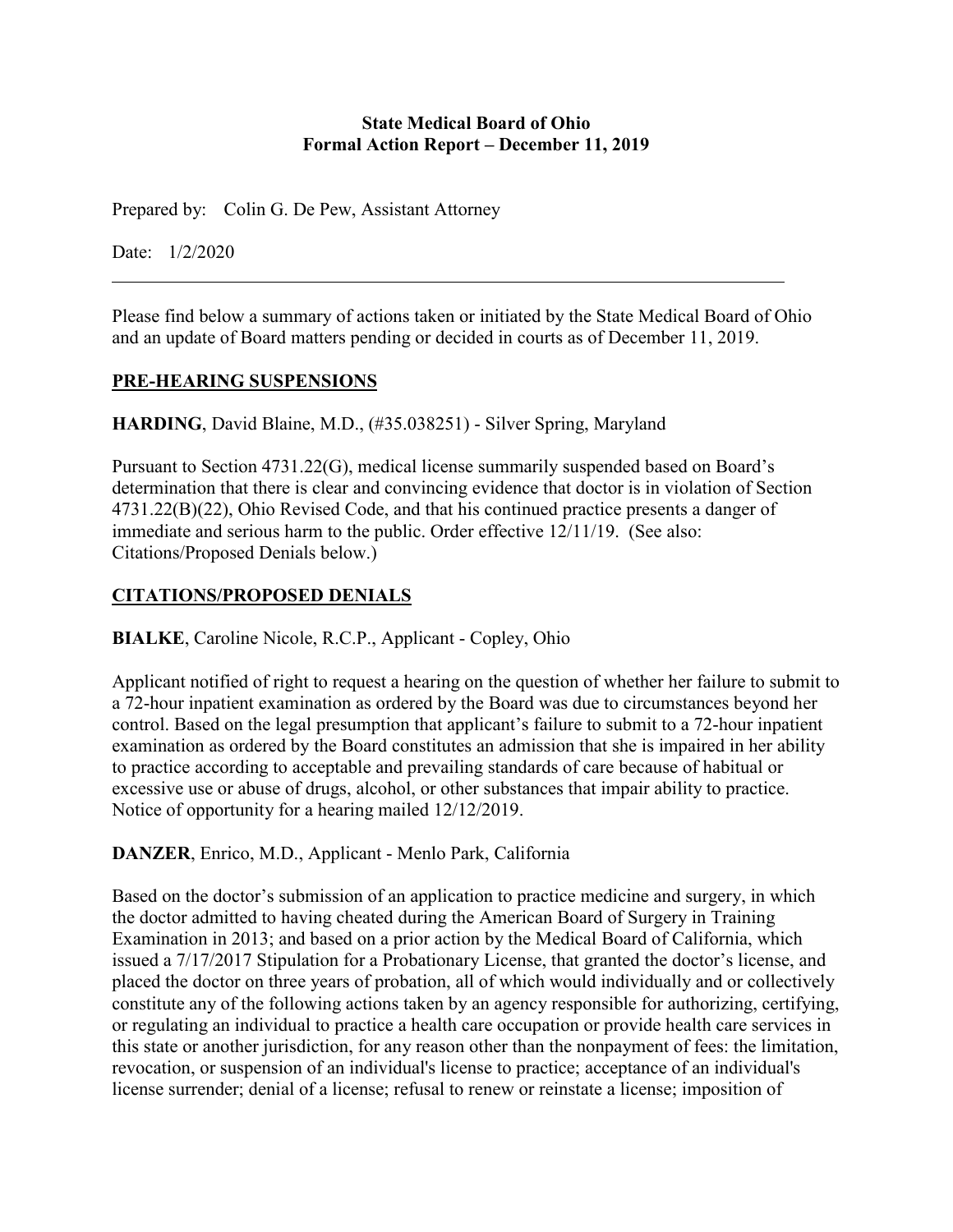probation; or issuance of an order of censure or other reprimand. Notice of opportunity for a hearing mailed 12/12/2019.

#### **HARDING**, David Blaine, M.D., (#35.038251) - Silver Spring, Maryland

Based on a prior action by the Maryland State Board of Physicians, which issued a 9/20/2019 Consent Order that reprimanded and permanently prohibited the doctor from prescribing and dispensing all controlled dangerous substances, which individually and or collectively, as alleged would constitute an of the following actions taken by an agency responsible for authorizing, certifying, or regulating an individual to practice a health care occupation or provide health care services in this state or another jurisdiction, for any reason other than the nonpayment of fees: the limitation, revocation, or suspension of an individual's license to practice; acceptance of an individual's license surrender; denial of a license; refusal to renew or reinstate a license; imposition of probation; or issuance of an order of censure or other reprimand. Notice of Summary Suspension and Opportunity for Hearing mailed 12/12/2019

#### **HARRINGTON**, Michael Dennis, M.D., (#35.069300) - Cleveland, Ohio

Based on allegations with respect to the care and treatment of nine specified patients, the doctor failed to: appropriately complete or document patient history and physical exams or assessments including drug screens, conduct Ohio Automated Rx Reporting System [OARRS] checks; establish a diagnosis and treatment plans; establish individualized treatment plans; properly refer or follow-up on referrals to specialists; appropriately act when presented with possible signs of patient drug abuse; complete appropriate toxicology screening to determine compliance with medications or addiction issues; appropriately prescribe narcotics based on a rationale supported by history, diagnoses, exams, test results; and access or document accessing the OARRS at the times and frequency required. All of which, as alleged, would individually and or collectively constitute the following: a failure to maintain minimal standards applicable to the selection or administration of drugs, or failure to employ acceptable scientific methods in the selection of drugs or other modalities for treatment of disease; a departure from, or the failure to conform to, minimal standards of care of similar practitioners under the same or similar circumstances, whether or not actual injury to a patient is established; violating or attempting to violate, directly or indirectly, or assisting in or abetting the violation of, or conspiring to violate, any provisions of this chapter or any rule promulgated by the board, to wit: Utilizing Prescription Drugs for the Treatment of Intractable Pain, Utilizing prescription drugs for the treatment of chronic pain, General Provisions, and the Standards and Procedures for Review of "Ohio Automated Rx Reporting System;" and the selling, giving away, personally furnishing, prescribing, or administering drugs for other than legal and legitimate therapeutic purposes or a plea of guilty to, a judicial finding of guilt of, or a judicial finding of eligibility for intervention in lieu of conviction of, a violation of any federal or state law regulating the possession, distribution, or use of any drug. Notice of opportunity for a hearing mailed 12/12/2019.

#### **HOUSE**, Stephen Terry, D.O., (#35.034342) - Miamsburg, Ohio

Based on allegations with respect to the care and treatment of eight specified patients, the doctor failed to: appropriately treat or document patient treatment, appropriately prescribe controlled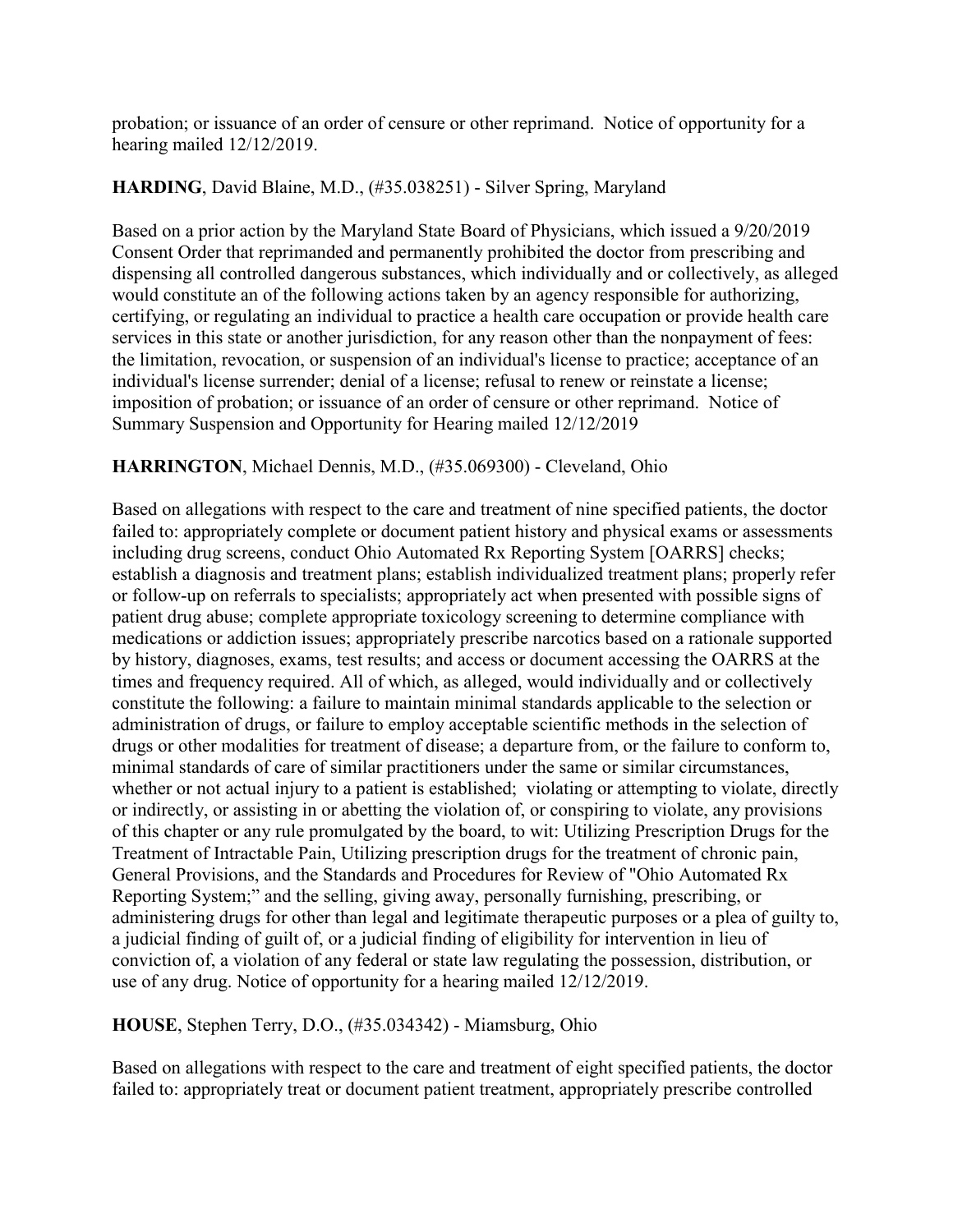substances despite inconsistent patient drug screens; review patient records, or first trying noncontrolled medications prior to prescribing controlled substances and document patient response to prescribed medications; appropriately document rationale for changing controlled substance prescriptions or tests; appropriately identify drug abuse; and obtain appropriate consults. All of which as alleged, would individually and or collectively constitute: a failure to maintain minimal standards applicable to the selection or administration of drugs, or failure to employ acceptable scientific methods in the selection of drugs or other modalities for treatment of disease; a departure from, or the failure to conform to, minimal standards of care of similar practitioners under the same or similar circumstances, whether or not actual injury to a patient is established; and violating or attempting to violate, directly or indirectly, or assisting in or abetting the violation of, or conspiring to violate, any provisions of this chapter or any rule promulgated by the board, to wit: Utilizing Prescription Drugs for the Treatment of Intractable Pain, Utilizing Prescription Drugs for the Treatment of Chronic Pain, and the Standards and Procedures for Review of "Ohio Automated Rx Reporting System." Notice of opportunity for a hearing mailed 12/12/2019.

**SHY**, Stephen Craig, D.O., (#34.007026) - Huntington, West Virginia

Based on notification from the Department of Health and Human Services, that the doctor was being excluded from participating in Medicare, Medicaid, and all Federal health care programs as a result of the doctor's conviction in the Franklin County Municipal Court, which would constitute the termination or suspension from participation in the medicare or medicaid programs by the department of health and human services or other responsible agency. Notice of opportunity for a hearing mailed 12/12/2019.

# **NON-DISCIPLINARY CITATIONS**

**WAGLER**, Elizabeth Marie, M.T., (#33.016375) - Findlay, Ohio (Non-Disciplinary)

Based on the massage therapist's submission of an application for restoration of license to practice massage therapy; and on the fact the massage therapist has not been engaged in the active practice of massage therapy for more than two years. Notice of opportunity for a hearing mailed 12/13/2019.

# **FINAL ORDERS**

**BARBOUR-WHITE**, David Anthony, M.T., (#33.016983) - Pleasant City, Ohio (Non-Disciplinary)

Application for restoration of license to practice massage therapy granted, provided that the massage therapist takes and passes the Massage and Bodywork Licensing Examination within six months of the date of mailing of the Notice of Opportunity for a Hearing. Based on the massage therapist's submission of an application for restoration of license to practice massage therapy; and on the finding that the massage therapist has not been engaged in the active practice of massage therapy for more than two years. Order effective 12/12/2019. (Journal Entry-No Hearing Requested).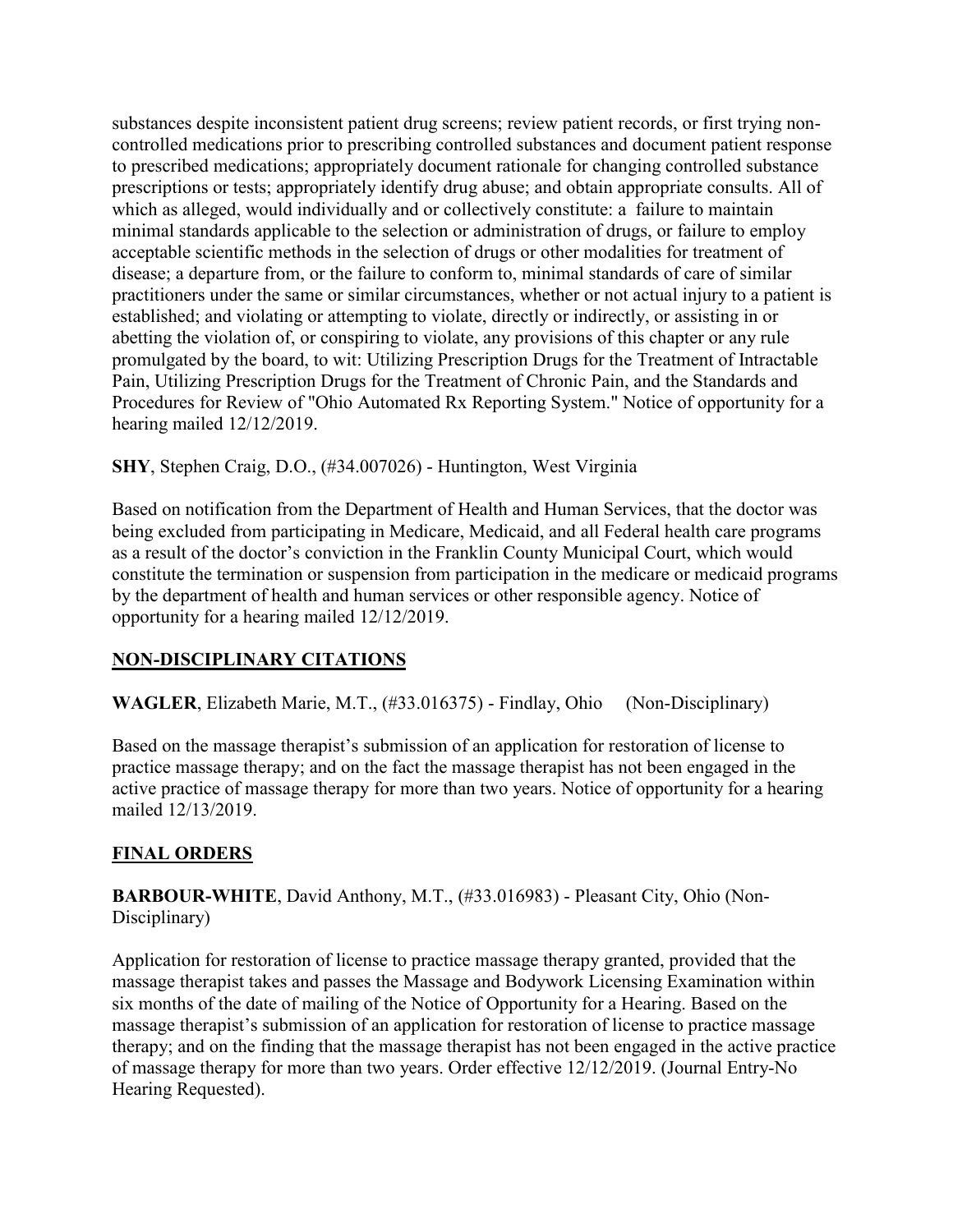### **BRACCIA**, Domenick, D.O., (#34.004990) - Maple Glen, PA

License to practice osteopathic medicine and surgery revoked. Based on the finding that a prior action by the State Board of Medicine of the Commonwealth of Pennsylvania, which issued a 4/4/2019 Order of Temporary Suspension and Notice of Hearing individually, and or collectively, constitute any of the following actions taken by an agency responsible for authorizing, certifying, or regulating an individual to practice a health care occupation or provide health care services in this state or another jurisdiction, for any reason other than the nonpayment of fees: the limitation, revocation, or suspension of an individual's license to practice; acceptance of an individual's license surrender; denial of a license; refusal to renew or reinstate a license; imposition of probation; or issuance of an order of censure or other reprimand. Order effective 12/12/2019. (Journal Entry-No Hearing Requested).

## **HERMAN**, Lisa Arlene, R.C.P., (#RCP.8524) - Uniontown, Ohio (Non-Disciplinary)

Application for restoration of license to practice respiratory care approved, provided that the respiratory care professional takes and passes the Therapist Multiple Choice examination within six months of the date of mailing of the Notice of Opportunity for a Hearing. Based on the respiratory care professional's submission of a restoration application, and on the finding that respiratory care professional has not been actively engaged in the practice of respiratory care in excess of two years. Order effective 12/12/2019. (Journal Entry-No Hearing Requested).

#### **HERNANDEZ**, Eric Omar, L.M.T., (#33.022761) - Rochester, New York

License to practice massage therapy revoked. Based on the finding that the massage therapist's failure to submit to a chemical dependency examination as ordered by the Board was not due to circumstances beyond his control, and that he is unable to practice according to acceptable and prevailing standards of care by reason of his habitual or excessive use or abuse of drugs, alcohol, or other substances that impair ability to practice. Order effective 12/12/2019. (Journal Entry-No Hearing Requested).

#### **MALIA**, Van Lee, D.O., (#34.009216) - Grovetown, Georgia

License practice osteopathic medicine and surgery permanently revoked; and fined eight thousand dollars (\$8,000.00). Based on the finding that the prior action by the Georgia Composite Medical board, which issued a 4/11/2019 Public Consent Order reprimanding the doctor's license, constitutes any of the following actions taken by an agency responsible for authorizing, certifying, or regulating an individual to practice a health care occupation or provide health care services in this state or another jurisdiction, for any reason other than the nonpayment of fees: the limitation, revocation, or suspension of an individual's license to practice; acceptance of an individual's license surrender; denial of a license; refusal to renew or reinstate a license; imposition of probation; or issuance of an order of censure or other reprimand. Order effective 12/12/2019. (Journal Entry-No Hearing Requested).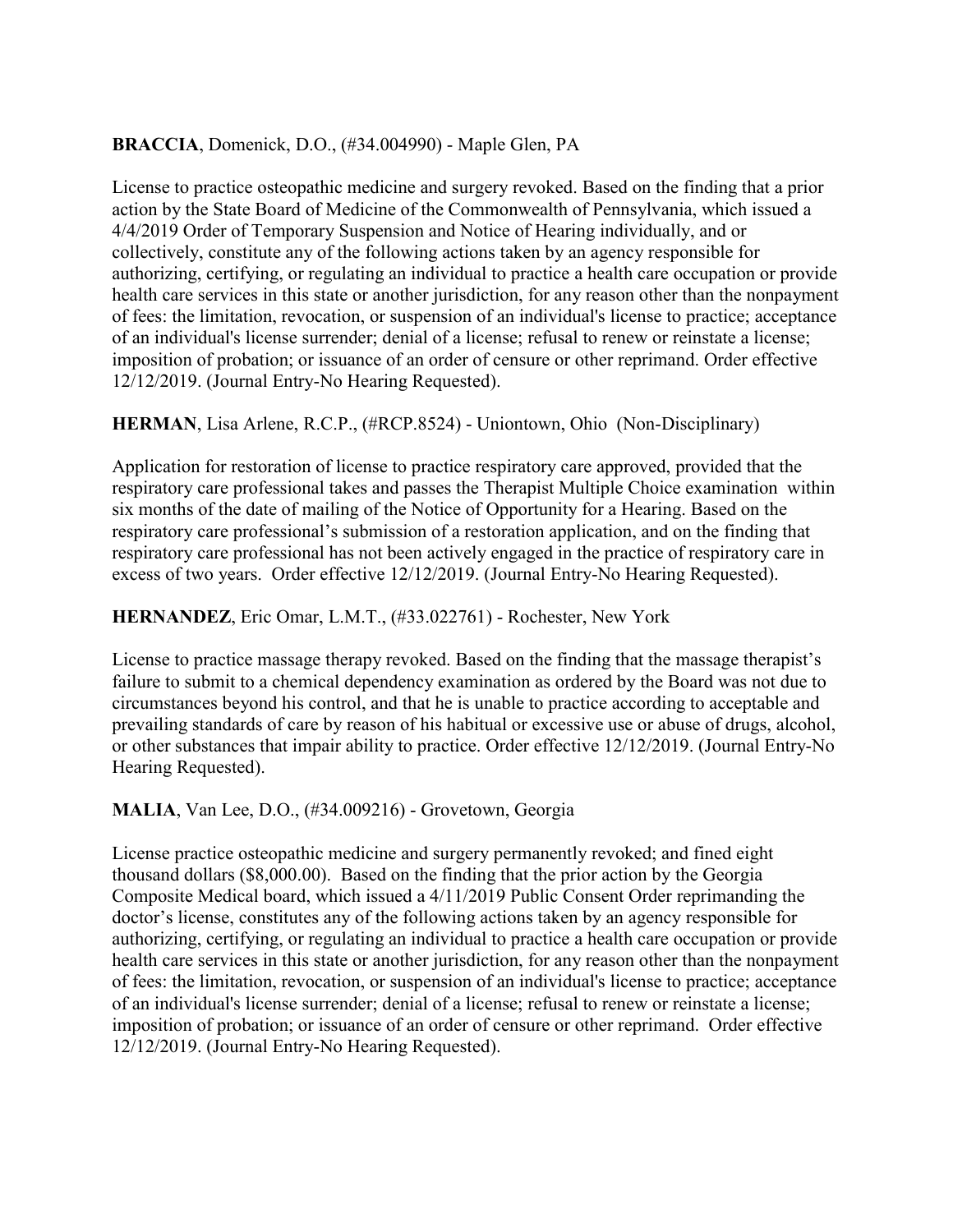#### **ORDONEZ**, Miguel A., P.A. (#50.003928) - Cockesyville, Maryland

License to practice as a physician assistant indefinitely suspended, fined one thousand dollars (\$1,000.00); and subject to conditions for reinstatement, and probationary terms, conditions and limitations for at least two years. Based on the finding that the prior action by the Kentucky Board of Medical Licensure, which issued a 6/4/2018 Order restricting the physician assistant's license, constitute any of the following actions taken by the state agency responsible for regulating the practice of physician assistants in another state, for any reason other than the nonpayment of fees: the limitation, revocation, or suspension of an individual's license to practice; acceptance of an individual's license surrender; denial of a license; refusal to renew or reinstate a license; imposition of probation; or issuance of an order of censure or other reprimand. Order effective 1/2/2020.

#### **PATEL**, Ankitaben, R.C.P., Applicant - Cincinnati, Ohio (Non-Disciplinary)

Application for license to practice as a respiratory care professional denied. Based on the finding that the applicant has not passed an examination approved under rules adopted by the board, and has not held an active license issued by another state. Order effective 12/12/2019. (Journal Entry-No Hearing Requested).

**RILEY**, Michael Joseph, M.T., (#33.009770) – Urbana (Non-Disciplinary)

Application for restoration of license to practice massage therapy approved, provided that the massage therapist takes and passes the Massage and Bodywork Licensing Examination within six months of the date of mailing of the Notice of Opportunity for a Hearing. Based on the massage therapist's submission of an application for restoration of license to practice massage therapy; and on the finding that the massage therapist has not been engaged in the active practice of massage therapy for more than two years. Order effective 12/12/2019. (Journal Entry-No Hearing Requested).

**SECURO**, Anthony Todde, M.D., Applicant - Columbus, Georgia

Application for a license to practice medicine and surgery permanently denied. Based on the doctor's submission of an application to practice medicine and surgery; and on the finding that prior actions by: the Composite State Board of Medical Examiners of the state of Georgia, that issued a 5/6/2004 Public Consent Order, a 12/1/2005 Public Consent Order Lifting Suspension, a 4/13/2007 Public Consent Order Permitting Practice with Conditions, a 10/2/2008 Amendment to Public Consent Order, a 6/5/2009 Second Amendment to Consent Order; a 10/10/2013 Amended Public Consent Order; and a 10/25/2017 Consent Order by the West Virginia Board of Medicine, individually and collectively constitute any of the following actions taken by an agency responsible for authorizing, certifying, or regulating an individual to practice a health care occupation or provide health care services in this state or another jurisdiction, for any reason other than the nonpayment of fees: the limitation, revocation, or suspension of an individual's license to practice; acceptance of an individual's license surrender; denial of a license; refusal to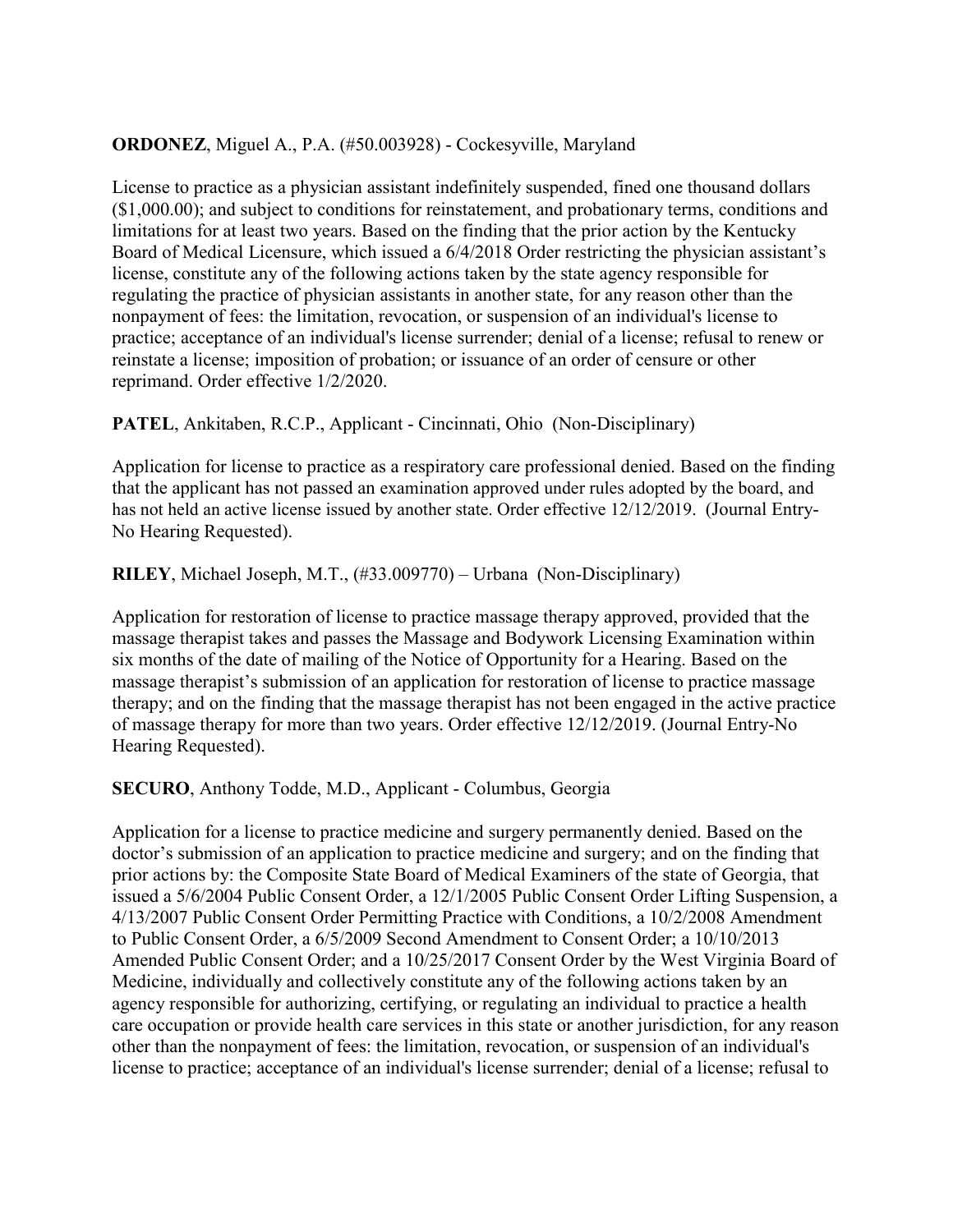renew or reinstate a license; imposition of probation; or issuance of an order of censure or other reprimand. Order effective 12/12/2019. (Journal Entry-No Hearing Requested).

## **CONSENT AGREEMENTS**

#### **AIAD-TOSS**, Albert Schockry, M.D., (#35.070964) - Boardman, Ohio

License to practice medicine and surgery indefinitely suspended and subject to general probationary terms, and conditions for reinstatement. Based on the doctor's admission that when an indictment was filed against him in the United States District Court, Northern District of Ohio, charging him with four felony counts of Sex Trafficking of a Minor and one felony count of Production of Child Pornography, and based on advice of counsel and his Fifth Amendment right against self-incrimination he declined to provide the Board with certain factual information concerning the criminal matter sought by the Board in the course of its investigation, his actions individually and or collectively constitute a failure to cooperate in an investigation conducted by the board, including failure to comply with a subpoena or order issued by the board or failure to answer truthfully a question presented by the board in an investigative interview, an investigative office conference, at a deposition, or in written interrogatories, except that failure to cooperate with an investigation shall not constitute grounds for discipline under this section if a court of competent jurisdiction has issued an order that either quashes a subpoena or permits the individual to withhold the testimony or evidence in issue. Agreement effective 12/11/2019.

#### **ALDERSON**, Julie Mae, D.O., Applicant - Cleveland Heights, Ohio

License to practice osteopathic medicine and surgery granted, and immediately suspended for an indefinite period of time, and subject to general probationary requirements, and conditions for reinstatement. Based on the doctor's submission of an application to practice osteopathic medicine and surgery; and on the doctor's admission that the diagnoses contained within her psychiatric assessment individually and or collectively, constitute an inability to practice according to acceptable and prevailing standards of care by reason of mental illness or physical illness, including, but not limited to, physical deterioration that adversely affects cognitive, motor, or perceptive skills; and an impairment of ability to practice according to acceptable and prevailing standards of care because of habitual or excessive use or abuse of drugs, alcohol, or other substances that impair ability to practice. Agreement effective 12/11/2019.

#### **COVA**, Jennifer Lynn, D.O., (#34.007858) - Centerville, Ohio

License to practice osteopathic medicine and surgery reprimanded, and fined one thousand five hundred dollars (\$1,500.00). Based on the doctor's admission that when she prescribed herself, a family member, and a colleague phentermine, a schedule IV drug, and failed to perform or document in the medical record appropriate physical exams prior to prescribing, treatment plans, and a thorough history of past weight loss attempts, those actions individually and or collectively constitute violating or attempting to violate, directly or indirectly, or assisting in or abetting the violation of, or conspiring to violate, any provisions of this chapter or any rule promulgated by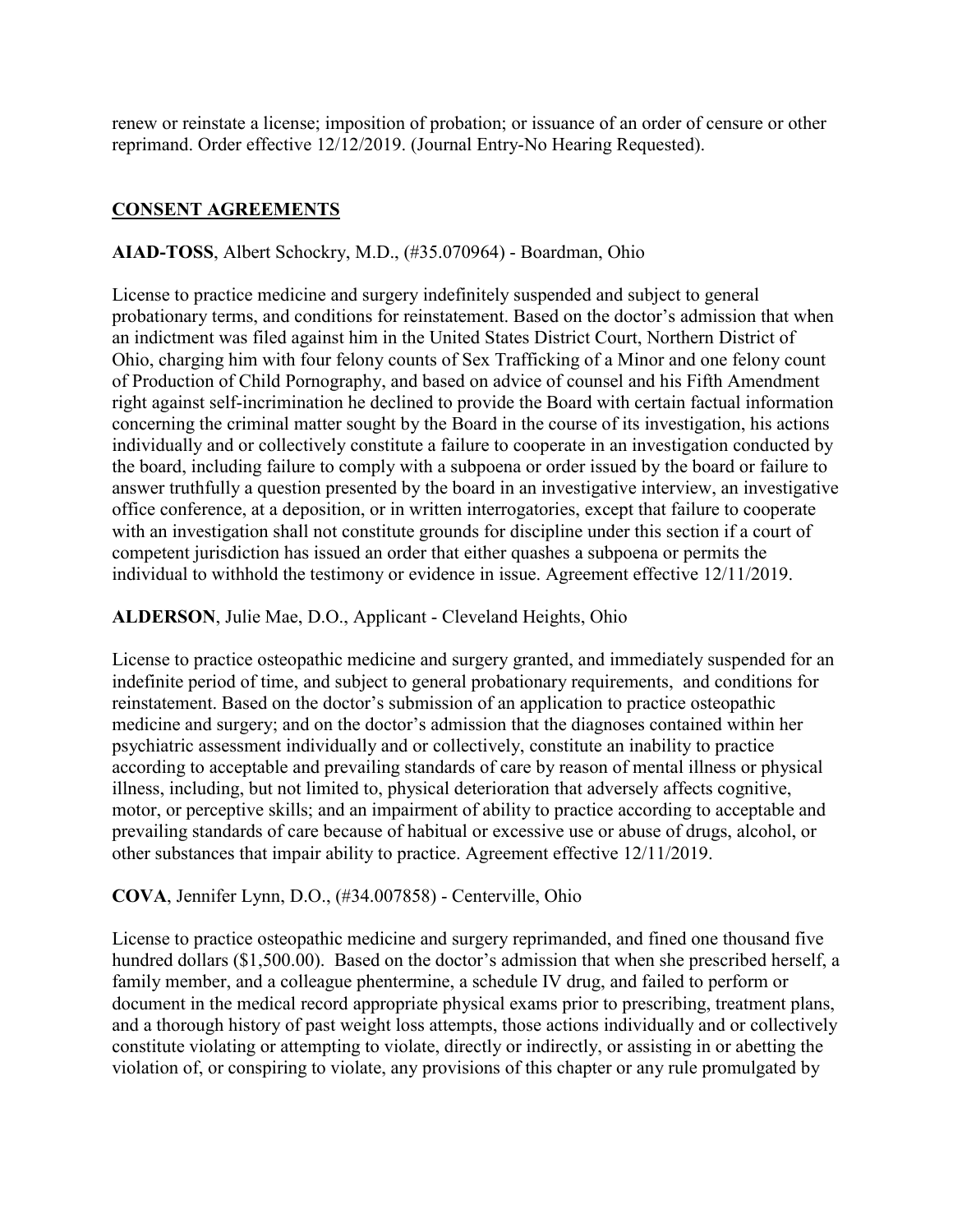the board, to wit: Utilizing Controlled Substances for Self and Family Members, and Utilization of Short Term Anorexiants for Weight Reduction. Agreement effective 12/11/2019.

**HERBERT**, Michael J., R.C.P., (#RCP.1911) - Delaware, Ohio

License to practice as a respiratory care professional reinstated, and subject to probationary terms, conditions and limitations. Based on the dismissal of the complaint filed in the Franklin County Municipal Court, Franklin County, Ohio, and all criminal charges against the licensee having been completely resolved as required by the 5/8/2019 Consent Agreement. Agreement effective 12/11/2019.

## **VOLUNTARY PERMANENT SURRENDERS, RETIREMENTS, REVOCATIONS, WITHDRAWALS**

**CURRY**, Gina Marie, M.D., (#35.124019) - Cincinnati, Ohio

Permanent revocation of license to practice medicine and surgery authorized by doctor in lieu of further investigation regarding a possible violation of Section 4731.22(B)(26), Ohio Revised Code. Agreement effective 12/11/2019.

**MILLER**, Michael Douglas, M.D., Applicant - Hilliard, Ohio

Permanent withdrawal of application to practice medicine and surgery, authorized by doctor in lieu of formal disciplinary proceedings pursuant to Section 4731.22(B)(22), Ohio Revised Code. Agreement effective 12/11/2019.

# **PROBATIONARY REQUESTS AND MODIFICATIONS**

**BORLAND**, Bryan D., D.O. (#34.013478) - Westerville, Ohio

Doctor's request for approval of monitoring physician, approved by vote of the Board on 12/11/19. Frequency and number of chart reviews established as ten charts per month.

**DOSS**, Larry L., M.D., (#35.074064) - Lancaster, Ohio

Doctor's request for approval of personal and professional ethics, and physician - patient boundary courses, approved by vote of the Board on 12/11/19.

**DUNCAN**, Philicia S., M.D., (#35.126932) - Columbus, Ohio

Doctor's request for approval of discontinuance of chart review requirement, approved by vote of the Board on 12/11/19.

**HANOVER**, Kenneth, M.D., (#35.083567) - Lima, Ohio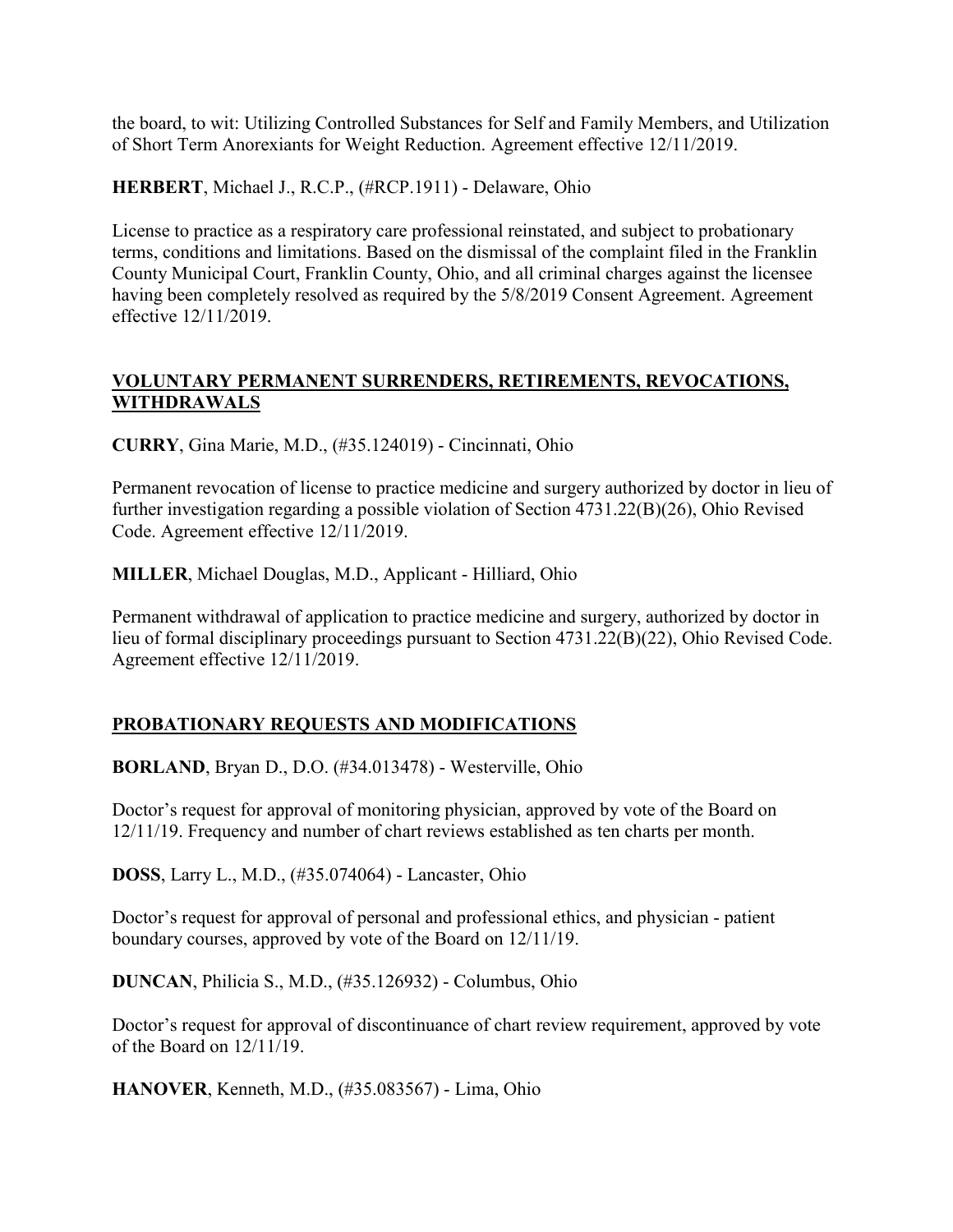Doctor's request for approval of a monitoring physician, approved by vote of the Board on 12/11/19.

**HOWKINS**, Michael J., D.O., (#34.004364) - Cleveland, Ohio

Doctor's request for approval of a reduction in appearances from every three months to every six months, approved by vote of the Board on 12/11/19.

**JOHNSON**, James C., D.O., (#34.007672) - Grove City, Ohio

Doctor's request for approval of a monitoring physician, approved by vote of the Board on 12/11/19.

**KAMALU**, Ifeoma N., M.D., (#35.131235) - Southfield, Michigan

Doctor's request for approval of personal and professional ethics and controlled substance prescribing courses, approved by vote of the Board on 12/11/19.

**SMITH**, Randy M., D.O., (#34.013221) - Miamisburg, Ohio

Doctor's request for approval of a doctor to perform a return to work assessment, approved by vote of the Board on 12/11/19.

**TAK**, James I., M.D., (#35.131951) - Cleveland, Ohio

Doctor's request for approval of: a reduction in psychiatric sessions from monthly to once every three months; a reduction in monthly drug screens from four per month to a minimum of two per month; a reduction in recovery meeting attendance from three per week to two per week with a minimum of ten per month, approved by vote of the Board on 12/11/19.

**WEINER**, Mark Aaron, D.O., (#34.005502) - Fostoria, Ohio

Doctor's request for approval of monitoring physician and practice plan modification, approved by vote of the Board on 12/11/19.

#### **PROBATION TERMINATED**

**THOMAS**, Robert L., III, M.D., (#35.088785) - Lorain, Ohio

Doctor's request for approval of release from the terms of the 12/13/2017 Consent Agreement. Release effective 12/14/2019, approved by vote of the Board on 12/11/19.

#### **COURT ACTIONS**